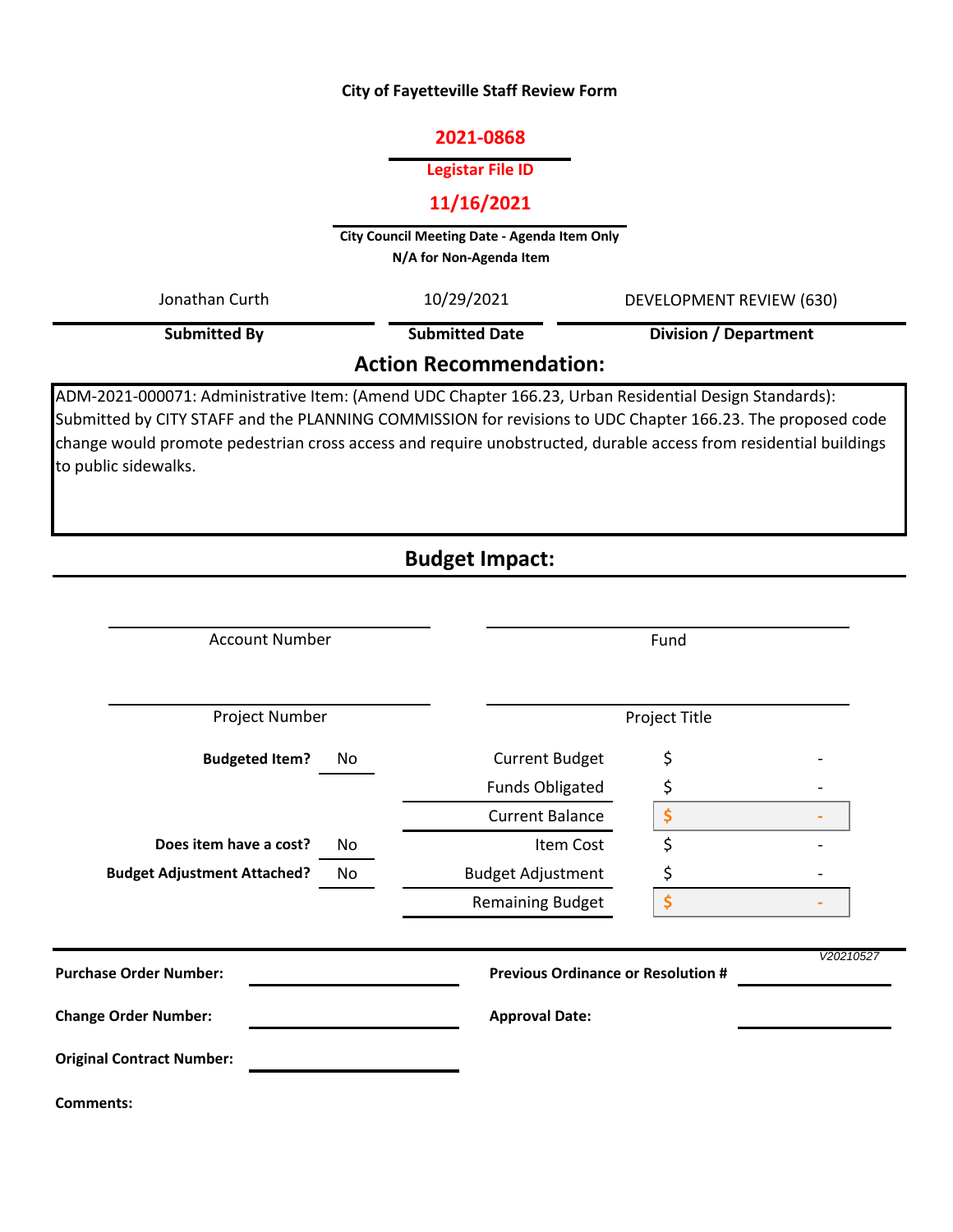

## **MEETING OF NOVEMBER 16, 2021**

| TO:             | Mayor and City Council                                                                                                                                                                                                                                                                                                                                             |
|-----------------|--------------------------------------------------------------------------------------------------------------------------------------------------------------------------------------------------------------------------------------------------------------------------------------------------------------------------------------------------------------------|
| THRU:           | Susan Norton, Chief of Staff                                                                                                                                                                                                                                                                                                                                       |
| <b>FROM:</b>    | <b>Planning Commission Long-Range Subcommittee</b><br>Jonathan Curth, Development Services Director                                                                                                                                                                                                                                                                |
| DATE:           | October 29, 2021                                                                                                                                                                                                                                                                                                                                                   |
| <b>SUBJECT:</b> | ADM-2021-000071: Administrative Item: (Amend UDC Chapter 166.23,<br>Urban Residential Design Standards): Submitted by CITY STAFF and the<br>PLANNING COMMISSION for revisions to UDC Chapter 166.23. The proposed<br>code change would promote pedestrian cross access and require unobstructed,<br>durable access from residential buildings to public sidewalks. |

#### **RECOMMENDATION:**

City staff and the Planning Commission recommend approval of an amendment to §166.23, Urban Residential Design Standards, of the Unified Development Code to promote pedestrian cross access and require unobstructed, durable access from residential buildings to public sidewalks.

## **BACKGROUND:**

Fayetteville's Urban Residential Design Standards require dwellings to have street-facing entries and access to sidewalk when they are located on the ground-level and street adjacent. Recent projects made evident a lack of specificity about the manner and degree of access. As a result, some projects have utilized non-standard and possibly inadequate surfacing materials, including organic matter like mulch. Further, required pedestrian connections were installed to direct residents and other users to fenced-in or otherwise inaccessible entries.

A further concern noted by the Commission is the inability to require pedestrian cross access where it is accommodated by adjacent properties. This has led to projects on large tracts of land with limited to no connectivity. Where a subdivision includes public streets that afford mobility, large multi-family developments often do not, resulting in reduced access and increased vehicle dependence.

The Long-Range Planning Subcommittee of the Planning Commission asserts that both issues represent a conflict with the stated purpose of Fayetteville's Urban Residential Design Standards: "to create appealing street scenes so that development enchances the images of the city and provides safe, pedestrian-friendly neighborhood environments." By installing mulch or other loose materials, pathways to entrances were found to erode and track-out on to public sidewalk. Additionally, pathways to entrances that were obstructed by un-gated fencing or walls negated the ability of residents to directly access their dwellings, in some cases directing them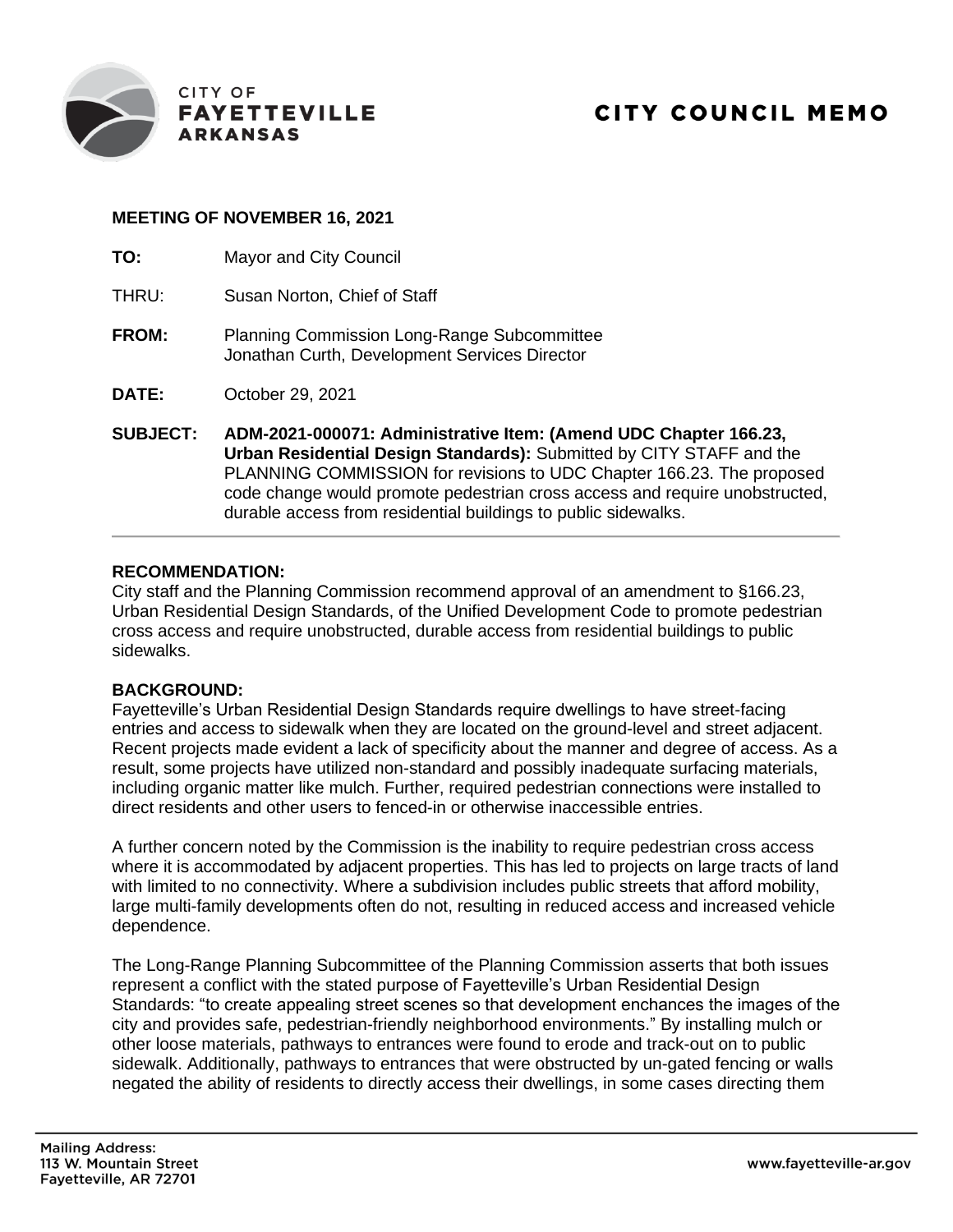to parking lots or the rear of a dwelling where they can not benefit from the natural surveillance associated with street activity.

#### **DISCUSSION:**

To address the issues, the Long-Range Planning Subcommittee in conjunction with staff drafted a text amendment to the Urban Residential Design Standards. The first addresses the standard for pedestrian connections to be unobstructed and made of durable materials. This includes an avenue for administrative relief from the City's Zoning and Development Administrator. The second amendment requires connecting to sidewalks on adjacent commercial and residential properties when they are present. These amendments are proposed as follows:

- (4) Pedestrian Circulation
	- (a) Ground floor dwelling units adjacent to a public street shall have a primary pedestrian entry that is visible from the street. This entry shall connect *unobstructed* to the public sidewalk where sidewalk exists *in a manner to allow occupants to access from the interior of the structure to the City sidewalk. The connection shall match the sidewalk in material type and shall be at least 3-feet in width unless otherwise approved by the Zoning and Development Administrator in writing.* The entry may be *gated and* shared, but must occur at a spacing of no fewer than one (1) entrance for every two (2) street level dwellings. The pedestrian connection to the street may run from the door along the façade of the building parallel to the street for a maximum of 12 feet from the door before connecting directly to the public sidewalk.
	- (b) Urban residential projects *shall* should incorporate pedestrian connections to adjacent residential and commercial properties where *sidewalks exist unless this requirement is otherwise waived by the Planning Commission.* And /or trails exist and can be extended in the future.

At their October 25, 2021 meeting, the Planning Commission forwarded the request with a vote of 7-0-0. Commissioner Johnson made the motion and Commission Canada provided the second. Two amendments were proposed at the meeting and incorporated in to the proposal attached herein. First was a clarification that cross access would only be required in instances where existing sidewalk is present. The second was to incorporate language preventing pedestrian entries from being obstructed while allowing gates or similar access control. No public comment was heard.

#### **BUDGET/STAFF IMPACT:**

None

## **Attachments:**

- Exhibit 'A'
- Proposed Ordinance Amendment in Strikeout/Highlight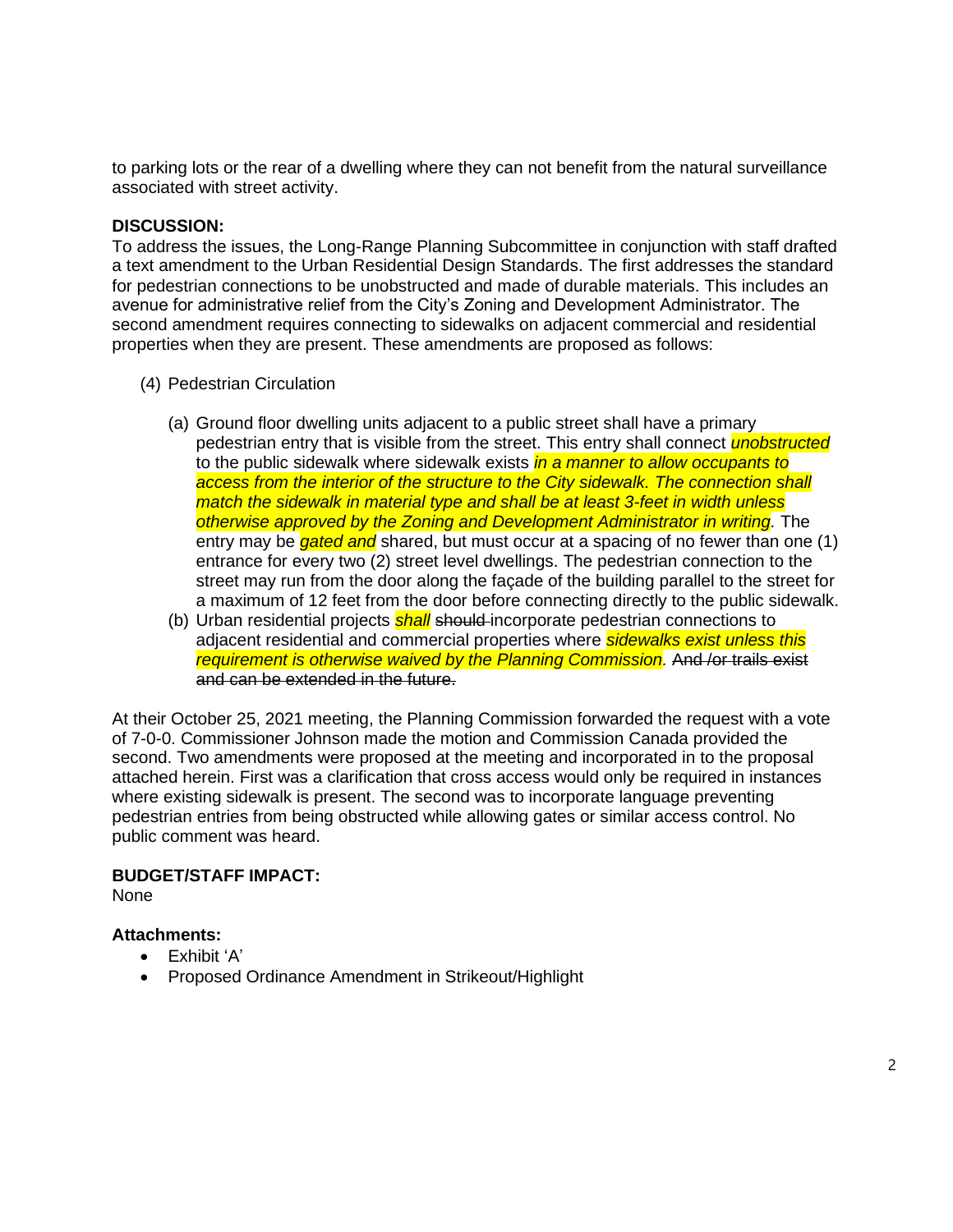## **EXHIBIT 'A'**

### **ADM-2021-000071**

#### **166.23 Urban Residential Design Standards**

…

…

- (4) *Pedestrian Circulation.*
	- (a) Ground floor dwelling units adjacent to a public street shall have a primary pedestrian entry that is visible from the street. This entry shall connect unobstructed to the public sidewalk where sidewalk exists in a manner to allow occupants to access from the interior of the structure to the City sidewalk. The connection shall match the sidewalk in material type and shall be at least 3-feet in width unless otherwise approved by the Zoning and Development Administrator in writing. The entry may be gated and shared but must occur at a spacing of no fewer than one (1) entrance for every two (2) street level dwellings. The pedestrian connection to the street may run from the door along the façade of the building parallel to the street for a maximum of 12 feet from the door before connecting directly to the public sidewalk.
	- (b) Urban residential projects shall incorporate pedestrian connections to adjacent residential and commercial properties where sidewalks unless this requirement is otherwise waived by the Planning Commission.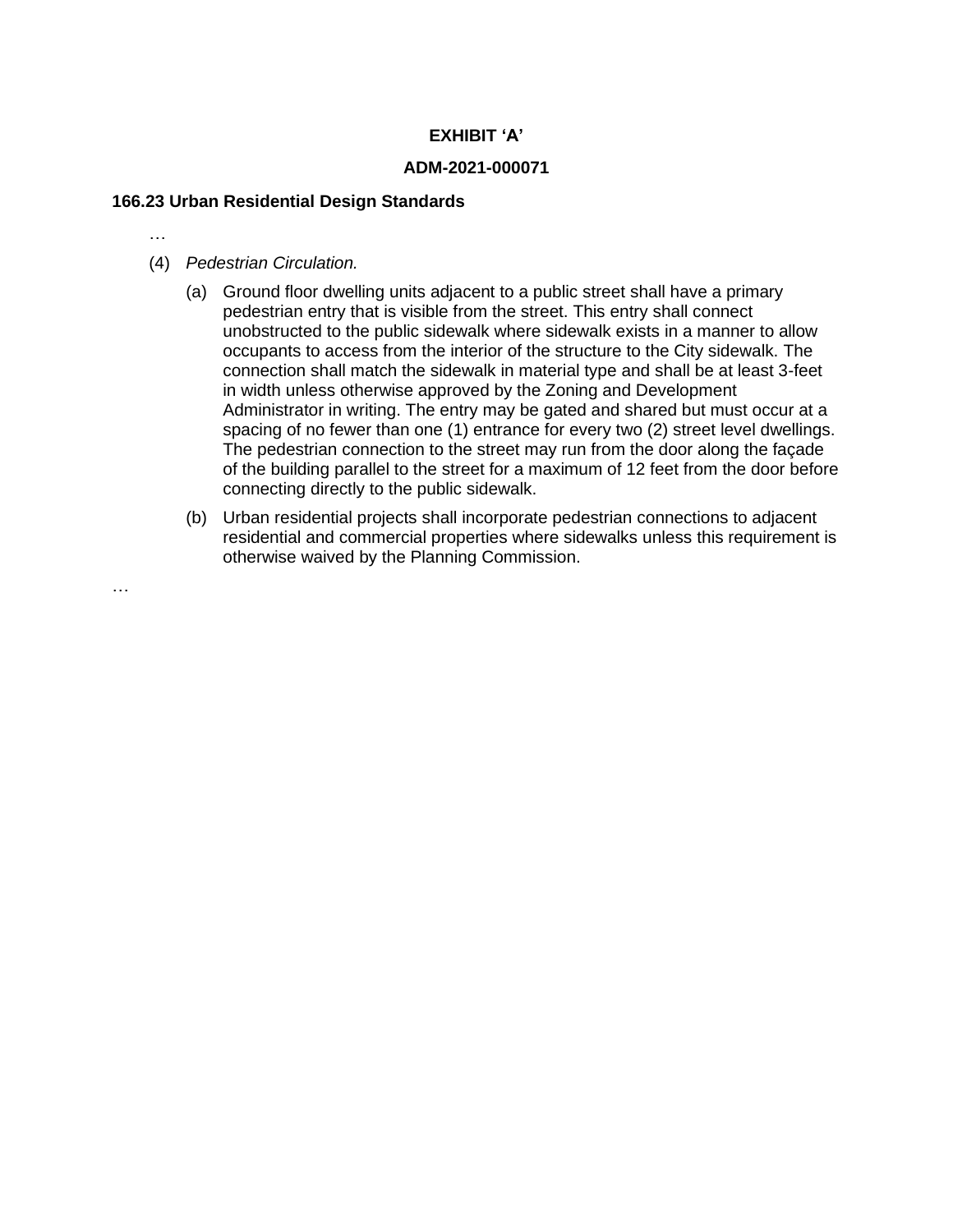## **166.23 Urban Residential Design Standards**

- (A) *Purposes.*
	- (1) To protect and enhance Fayetteville's appearance, identity, and natural and economic vitality.
	- (2) To create appealing street scenes so that development enhances the image of the city and provides safe, pedestrian-friendly neighborhood environments.
	- (3) To minimize service and parking impacts in order to preserve surrounding property values and scenic resources that contribute to the city's economic development.
	- (4) To compose attractive residential facades that enhance the economic viability of and provide compatibility with surrounding property.
- (B) *Applicability.* All references to urban residential design standards shall include the following uses as permitted by right or conditional use in all zoning districts:
	- (1) 2-F, Two (2) family dwellings
	- (2) 3-F, Three (3) family dwellings
	- (3) MF, Multi-family dwellings
- (C) *Site Development Standards.* The following site development standards shall apply for all urban residential development.
	- (1) *Intent.* The intent of these site development standards is to create a pedestrianfriendly streetscape.
	- (2) *Vehicular Access/Circulation/Parking.*
		- (a) Site access and internal circulation should promote pedestrian safety, efficiency, and convenience and minimize conflicts between vehicles and pedestrians. Continuous circulation shall be provided throughout the site to the greatest extent possible creating a complete, compact, and connected transportation network both within the development and to the surrounding neighborhood. The visual impact of parking areas should be minimized by locating parking behind buildings and internal to the site.
			- (i) Garage entries and carports shall not protrude forward from the principal facade. Driveways shall extend at least 18 feet into the property from the Master Street Plan right-of-way to allow parking to occur without encroaching into the right-of-way.
			- (ii) Parking areas should be accessed by mid-block alleys whenever possible. Developments should minimize multiple driveways and should utilize a shared access to reduce the number of vehicle conflicts at the street.
			- (iii) On-street parallel parking may be provided on at least one (1) side of the street in front of all multi-family buildings where feasible. Each on-street parking space provided along the project frontage shall count toward the total required spaces for the development.
	- (3) *[Reserved.]*
	- (4) *Pedestrian Circulation.*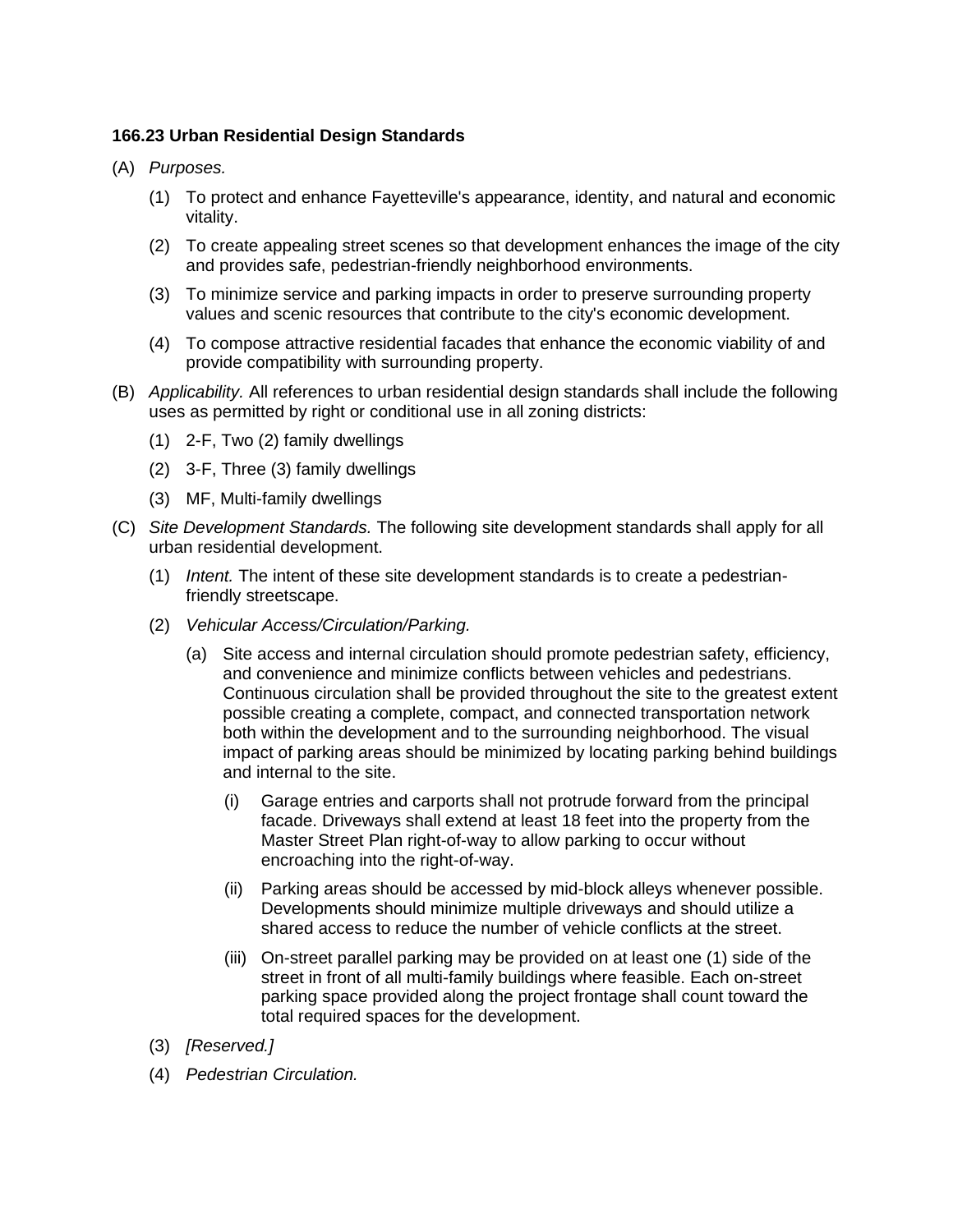- (a) Ground floor dwelling units adjacent to a public street shall have a primary pedestrian entry that is visible from the street. This entry shall connect *unobstructed* to the public sidewalk where sidewalk exists *in a manner to allow occupants to access from the interior of the structure to the City sidewalk. The connection shall match the sidewalk in material type and shall be at least 3-feet in width unless otherwise approved by the Zoning and Development Administrator in writing.* The entry may be *gated and* shared, but must occur at a spacing of no fewer than one (1) entrance for every two (2) street level dwellings. The pedestrian connection to the street may run from the door along the façade of the building parallel to the street for a maximum of 12 feet from the door before connecting directly to the public sidewalk.
- (b) Urban residential projects *shall* should incorporate pedestrian connections to adjacent residential and commercial properties where sidewalks *exist unless this requirement is otherwise waived by the Planning Commission*. and/or trails exist and can be extended in the future.
- (5) *Screening Requirements if Visible from the Highway/Street Right-of-Way.*
	- (a) *Mechanical and Utility Equipment.* All mechanical and utility equipment located on the wall and/or on the ground shall be screened, except for air conditioning window units. All roof mounted utilities and mechanical equipment shall be screened by incorporating screening into the structure utilizing materials compatible with the supporting building. Mechanical and utility equipment over 30 inches in height shall meet building setbacks, unless located in a utility easement.
	- (b) *Recycling and Trash Containers.* Adequate space and screening shall be provided for the placement of recycling and trash containers in urban residential developments.
		- (i) Urban residential developments are required to provide adequate space to provide both recycling and trash services for residents. The Recycling and Trash Collection Division Director may exercise discretion in approving the dimensional size of the required enclosure or dedicated space for servicing recycling and trash containers. Large multi-family urban residential developments typically will be required to provide adequate space for the placement of two (2) front-end load dumpsters that are easily accessible with a minimum enclosure dimension of 24 feet wide and 12 feet deep.
		- (ii) Recycling and trash containers shall be screened by enclosures with materials that are complementary to the principal structure, with access to the refuse containers not visible from the public right-of-way.
	- (c) *Screening.* Screening shall mean a view obscuring fence, berm, vegetation, architectural treatment consistent with the residential architecture, or a combination of the four of sufficient height to prevent the view of the screened items from the public right-of-way. Vegetation shall be planted at a density sufficient to become view obscuring within two years from the date of planting.
- (6) *Fencing.* The following types, height, and location of fences shall be prohibited:
	- (a) *Razor and/or Barbed Wire.* Razor and/or barbed wire fences are prohibited, unless and except barbed wire fences are used for agricultural purposes.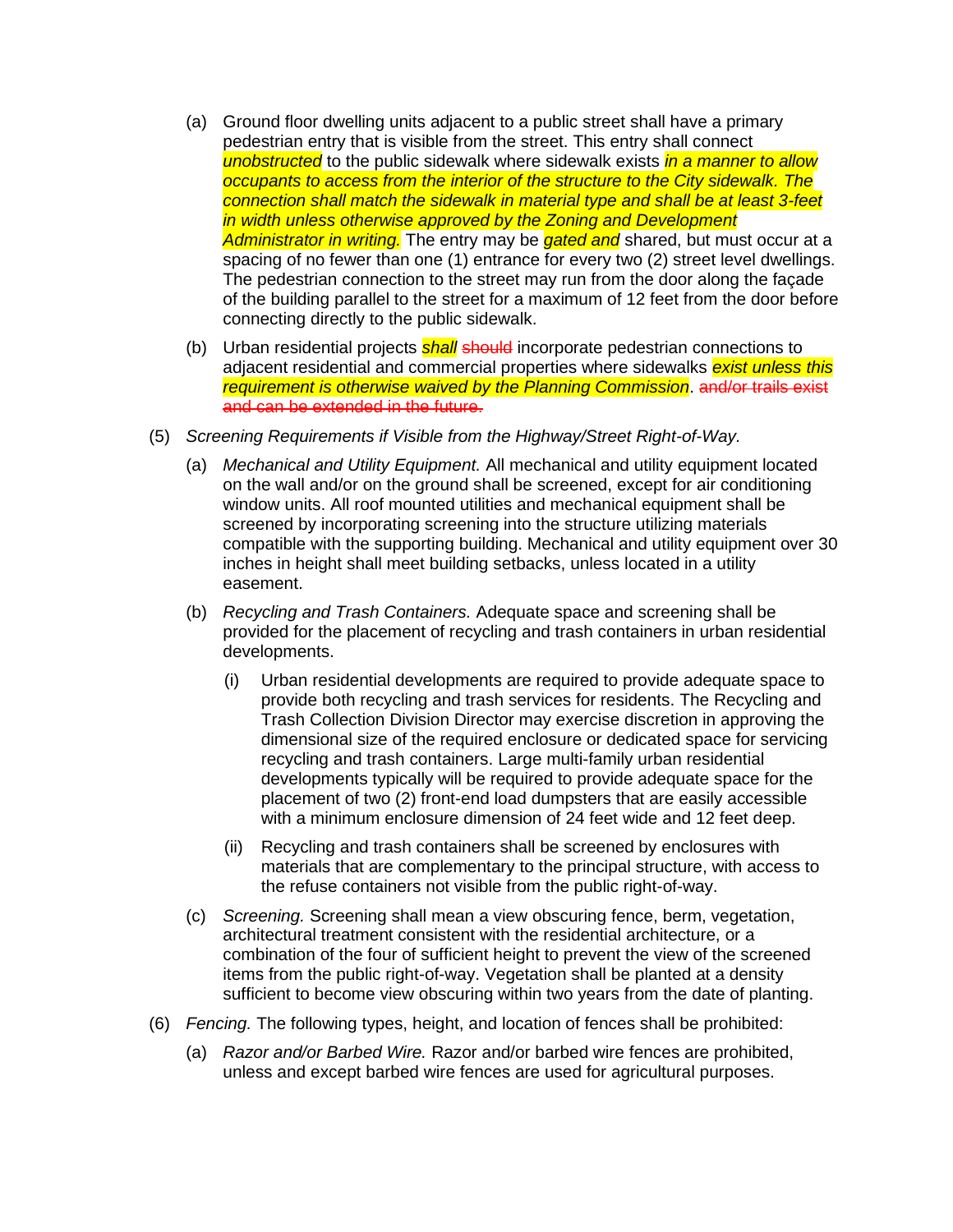- (b) *Chain Link.* Chain link fence is prohibited if closer to the street than the front of the building.
- (c) *Height of Fences in Front of Buildings.* Fences in the front yard area shall have a maximum height of 42 inches subject to visibility requirements in Chapter 164.09 and 164.17.
- (D) *Architectural Design Standards.*
	- (1) *Intent.* The intent of these building design standards is:
		- (a) To ensure that urban residential buildings add to the character and quality of the community, offer a sense of security, and make a positive contribution to the life of the street.
		- (b) To maximize the quality, value and longevity of urban residential neighborhoods.
		- (c) To make housing appealing and comfortable for its inhabitants.
	- (2) *Construction and Appearance Design Standards for Urban Residential Development.*
		- (a) *Building Form and Design.*
			- (i) In order to provide a variety in form and design, one (1) building type may not be utilized more than three (3) times in a development. Each building type shall be differentiated by variations in materials, colors and roof forms.
			- (ii) Ancillary structures such as carports, garages, recreational buildings and storage structures shall be designed as an integral part of the project architecture.
			- (iii) The following architectural elements shall be required of all principal façades that are greater than 48 feet wide along the street frontage:
				- (a) Variations in materials;
				- (b) Insets or other relief in the wall plane;
				- (c) Incorporation of two or more of the following:
					- (1) Balconies;
					- (2) Bays or bay windows;
					- (3) Porches;
					- (4) Dormers;
					- (5) Porticoes;
					- (6) Turrets; or
					- (7) Other architectural feature approved by the Zoning Development Administrator that meets the intent of the code.
			- (iv) One (1) or more of the following architectural elements shall be required of all principal façades that are 48 feet wide or less along the street frontage:
				- (a) Balconies;
				- (b) Bays or bay windows;
				- (c) Porches;